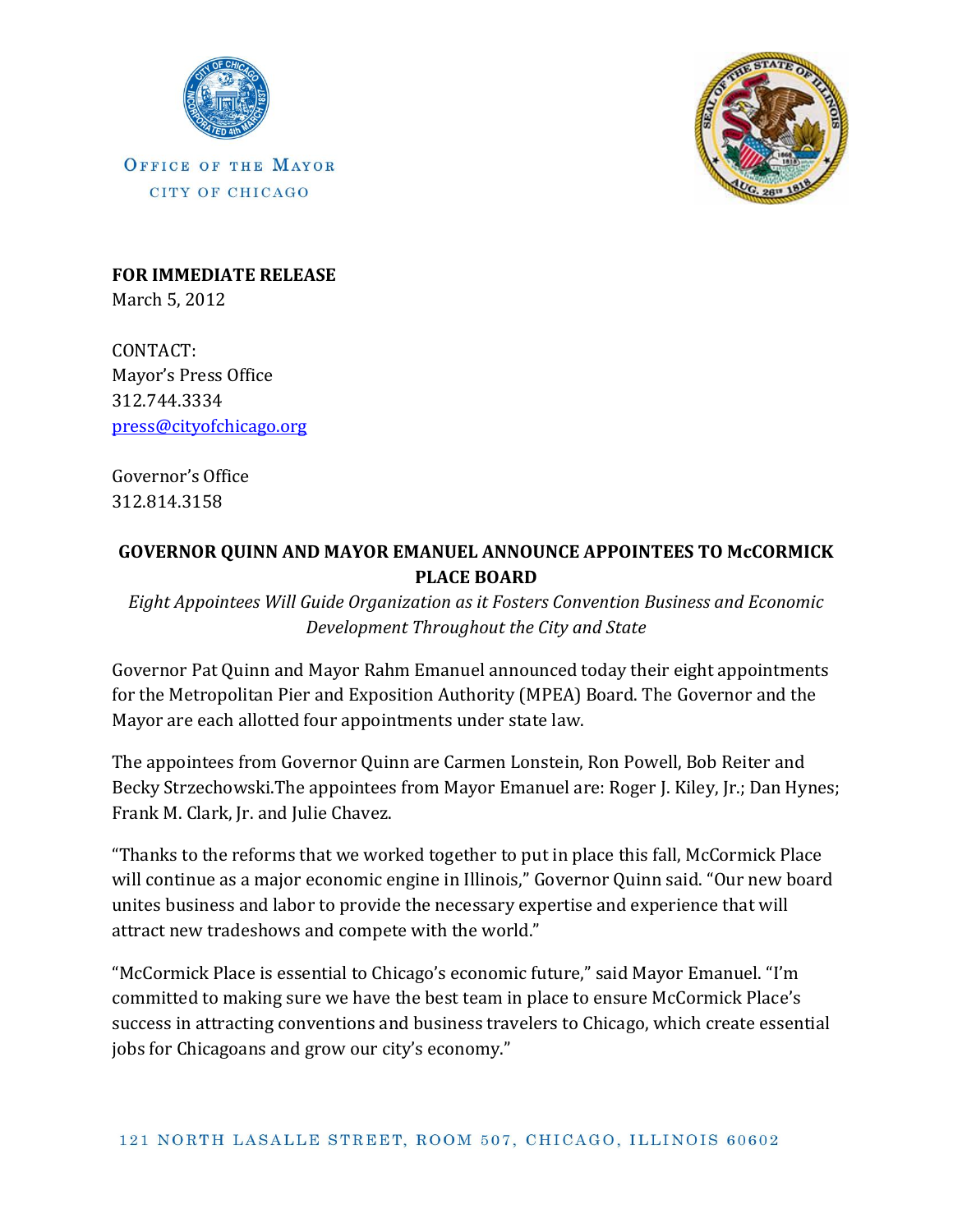

OFFICE OF THE MAYOR CITY OF CHICAGO



Earlier this month, it was announced that Jack M. Greenberg will serve as the Chairman of the MPEA board. Greenberg is Chairman of the Western Union Company and also serves as Chairman of Chicago-based InnerWorkings, Inc., in addition to being a director of Allstate Corporation and other major corporations. He is a trustee at the Field Museum, the Institute of International Education, and DePaul University, where he previously served as Chairman. He is also a member of the Executive Committee of the Chicago Community Trust.

"I thank the Mayor and Governor for the opportunity to serve, and look forward to working with the Board and Management to build on the solid platform for success that has been created," Greenberg said. "I hope to provide significant assistance in attracting visitors to McCormick Place and Chicago in order to grow the region's economy."

Jim Reilly, who has served as MPEA Trustee for the past 20 months, will stay on as CEO of MPEA.

"The Interim Board, headed by David Mosena, has worked tirelessly in support of Jim Reilly and the MPEA mission, including helping us successfully resolve the McCormick Place labor issues," said Mayor Emanuel.

MPEA formerly served both McCormick Place and Navy Pier; however, as of July 1, 2011, Navy Pier is operating as a separate not for profit entity. The selections by Governor Quinn are subject to the confirmation by the state Senate. All appointees will be effective immediately.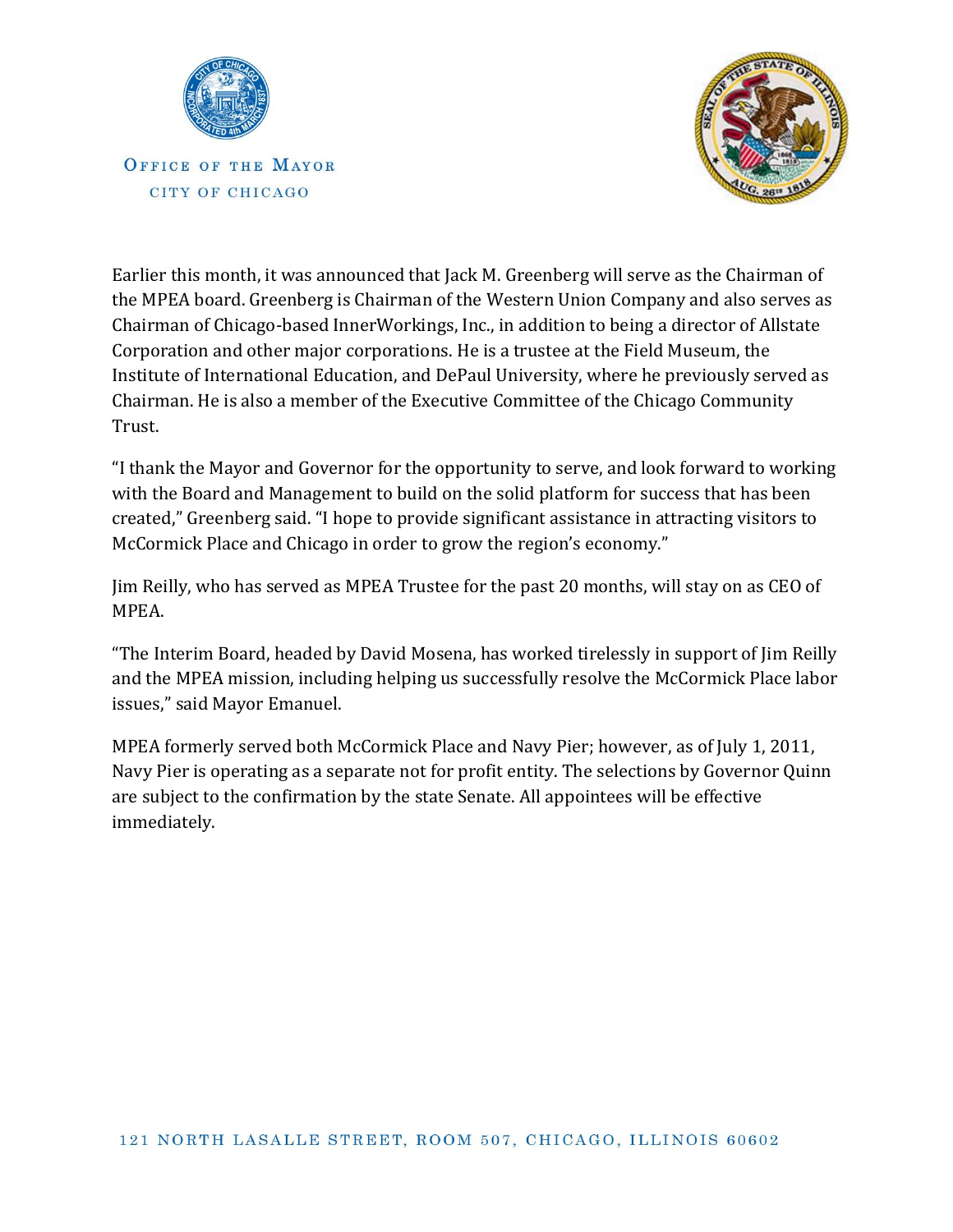

OFFICE OF THE MAYOR CITY OF CHICAGO



Information about the Appointees:

**Julie Chavez** is the Senior Vice President and Community Relations Manager for Bank of America in Chicago. She has worked with Bank of America since 1994, and currently is responsible for leading the bank's efforts in philanthropy, community and civic engagement, and business development. In her time in Chicago she has worked with a number of organizations, including the National Museum of Mexican Art, of which she is the chair of the board, Metropolitan Family Services, and Chicago United, among others.

**Frank M. Clark, Jr.** is the retired Chairman and CEO of ComEd, where he oversaw the organization that delivers power to 3.8 million customers across Northern Illinois. He joined ComEd in 1966. During his time in Chicago he has been a civic leader in many regards, sitting on the board of many organizations including the Museum of Science and Industry, DePaul University, the Illinois Manufactures Association, and the Chicago Convention and Tourism Bureau.

**Dan Hynes** is a senior vice president at Ariel Investments. He served three terms as State Comptroller from 1999 through 2011. In addition to his tenure as the state's Chief Fiscal Officer, he has also served as Chairman of the State Employees' Retirement System and has been a trustee of the Illinois State Board of Investment.

**Roger J. Kiley, Jr.** is an attorney with the law firm Mayer, Brown LLP. He has been a consistent figure throughout Chicago, having served as Chief of Staff to Mayor Richard M. Daley in the 1990s. In his lengthy career he has served in a number of civic and philanthropic roles, including as a judge of the Circuit Court of Illinois and a representative to the 6th Illinois Constitutional Convention. Kiley is a member of the MPEA interim board.

**Carmen H. Lonstein** is a partner in the Chicago office of Baker and McKenzie and chair of the Financial Restructuring, Creditors' Rights and Bankruptcy Practice Group in North America. She is a member of the board of the Institute of Puerto Rican Arts and Culture. Lonstein lives in Chicago and has been named an Illinois Leading Lawyer and ranked in Top 50 Leading Women Business Lawyers in Illinois.